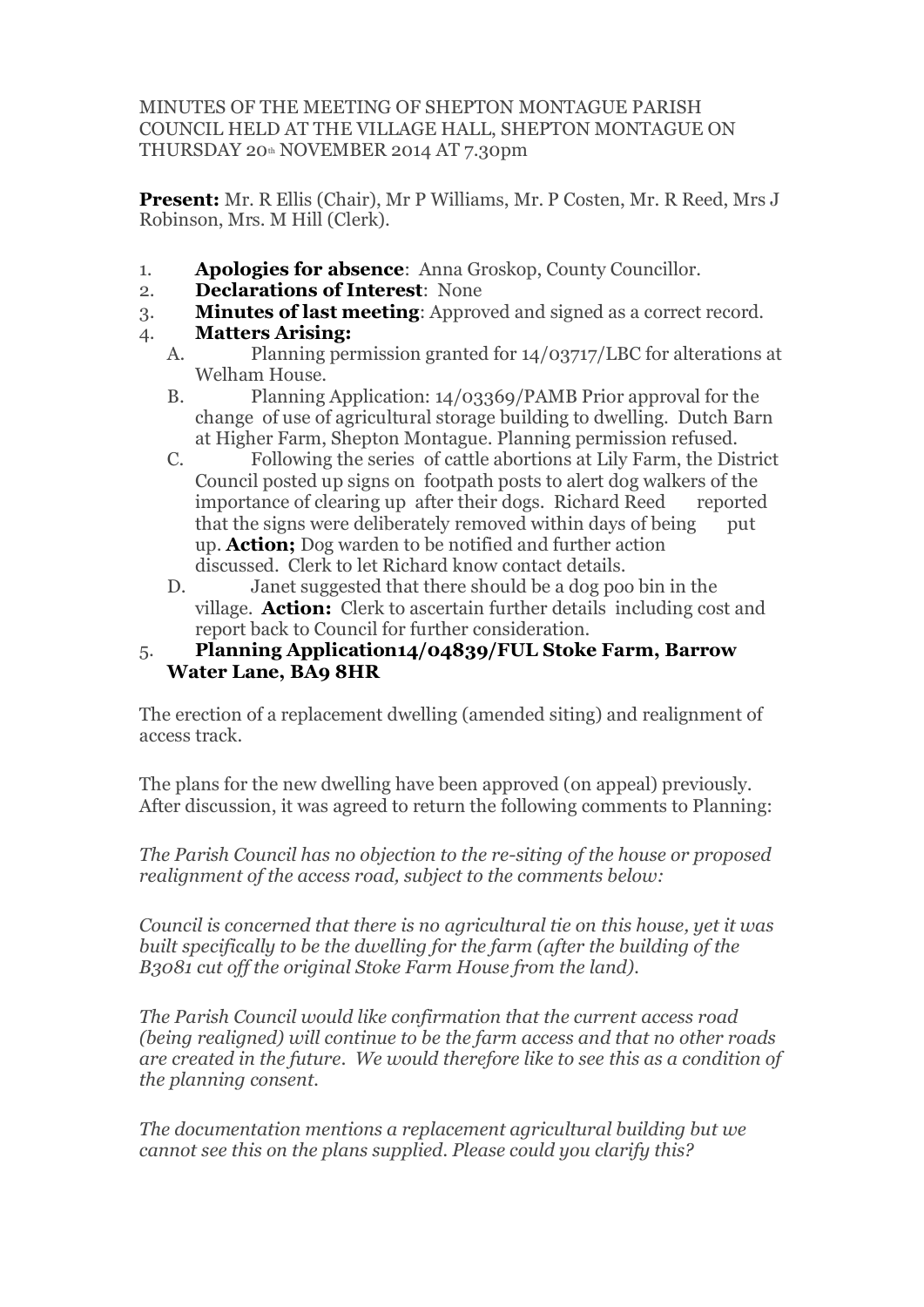6. **Budget and Precept 2015-16**: Clerk distributed the accounts for 2014-15 which show that an amount of £2,499.31 will be carried over to next year when all this year's planned expenses are met. The budget for 2015-16 was agreed and totalled £2,000 plus a potential bill for forthcoming election costs. Precept for 2015-16 was therefore set at £2,000 (a reduction of  $£360$  on 2014-15) as there is money in reserve.

A cheque was signed for £700 to Mr Hibberd in settlement of his invoice for this year's grass cutting in the churchyard.

- 7. **Grit bins/Supply of salt and grit:** The clerk had checked the four grit bins in the parish on  $17<sup>th</sup>$  November and reported to Highways that three had been filled but the Stoney Stoke bin had not been, despite previous correspondence and assurances from them that this would be done, so we are still waiting. Richard Ellis volunteered to collect the supply of salt/grit bags offered by Highways for individual use.
- 8. **Improvements to road signage:** Paul reported that two new big chevrons had been erected on the dangerous bend on the B3081 in Stoney Stoke. No improvements had been done in the village yet. The clerk had last emailed Colin Fletcher to enquire about these on 10<sup>th</sup> November and had not yet received a reply.
- 9. **Advertising meetings by email:** Richard Ellis to follow this up with those people who had raised it with him. In the meantime the clerk will continue to post the information on the village website and on the three parish noticeboards.
- 10. **Nominations to posts at NALC:** The clerk had previously circulated information. No-one wished to be nominated.
- 11. **A.o.b.**
- The clerk reported that an email had been received from Paul Rawson, Estates Manager at Hadspen House, inviting Councillors to a meeting at Hadspen on  $5<sup>th</sup>$  December when information would be shared about the development proposals. All councillors expressed intention to attend except Janet Robinson who would not be available. **Action:** Clerk to let Paul know.
- § It was noted that the two oldest Parish noticeboards are in a poor state of repair. **Action:** Clerk to ask John Hill if he would be willing to repair/refurbish them.
- There are two areas of suspected knotweed in the parish opposite the Hollows (previously reported to SSDC) and on the bend in the lane near Knowle Rock, where the bridle path joins the lane. **Action:** Clerk to report to appropriate authority.
- § Metal 'Kimber's Farm Shop' signs have appeared attached to the chevron sign near Park Wall Cottage on B3081 and on the Gillingham road sign at the triangle on the B3081 near Stoney Stoke. Council had not previously been notified of these. **Action:** Clerk to point this out to Highways.